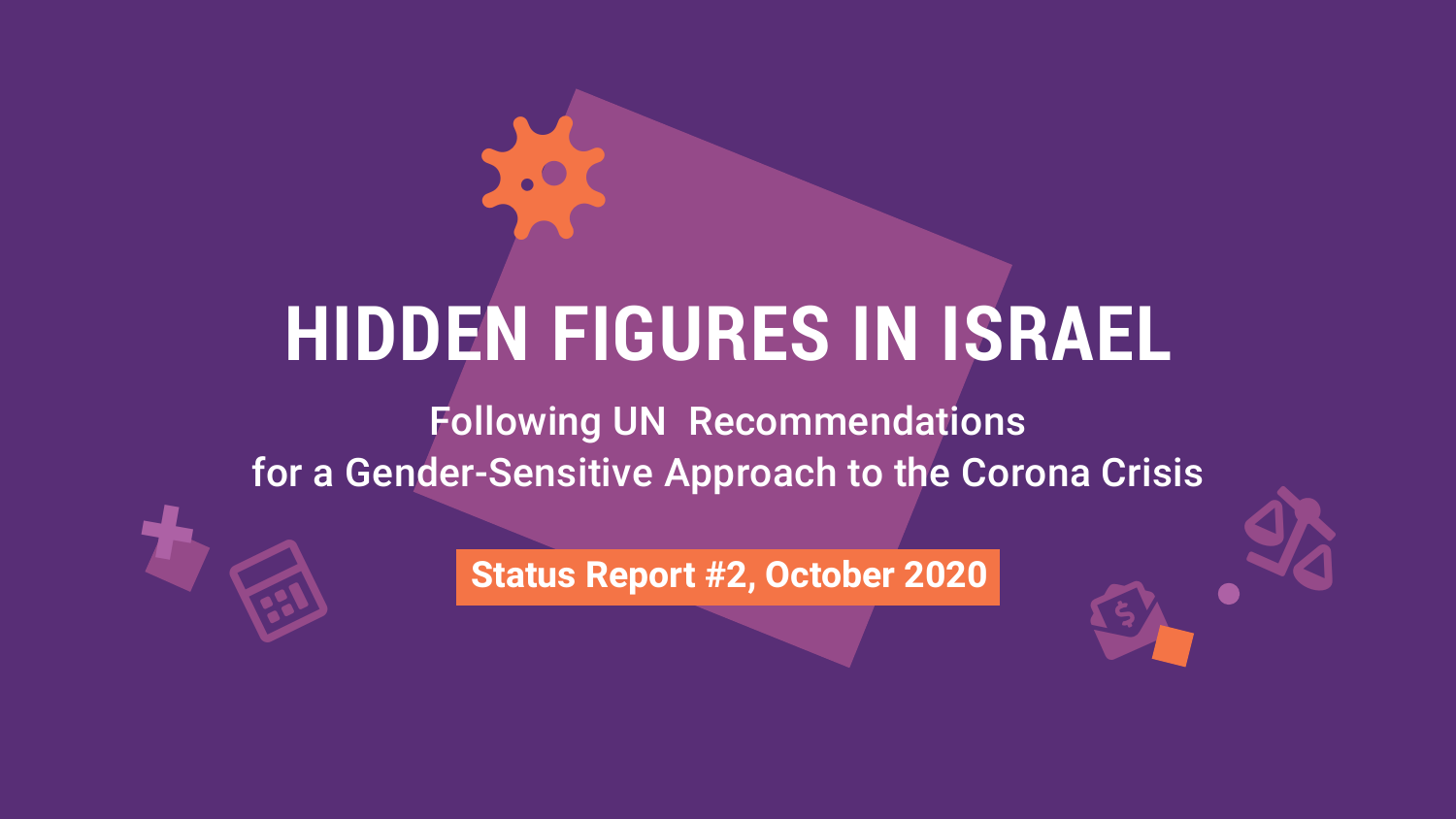Poverty and Housing 4

Older Women 6

# Lone Mothers 5

3

**Care for Home** and Family

Medical [Professions](#page-8-0)

7

8

Health insurance and health services Only 10 subjects pertain to the UN And we add: Decision-making Power



[10](#page-11-0)

The UN cited several areas in which public policy requires gender-<br>sensitivity if it is to cope adequately with the corona crisis. Here's how they pertain to Israel:

Violence against Women 1



[+1](#page-11-0)

**Pregnancy and** birth services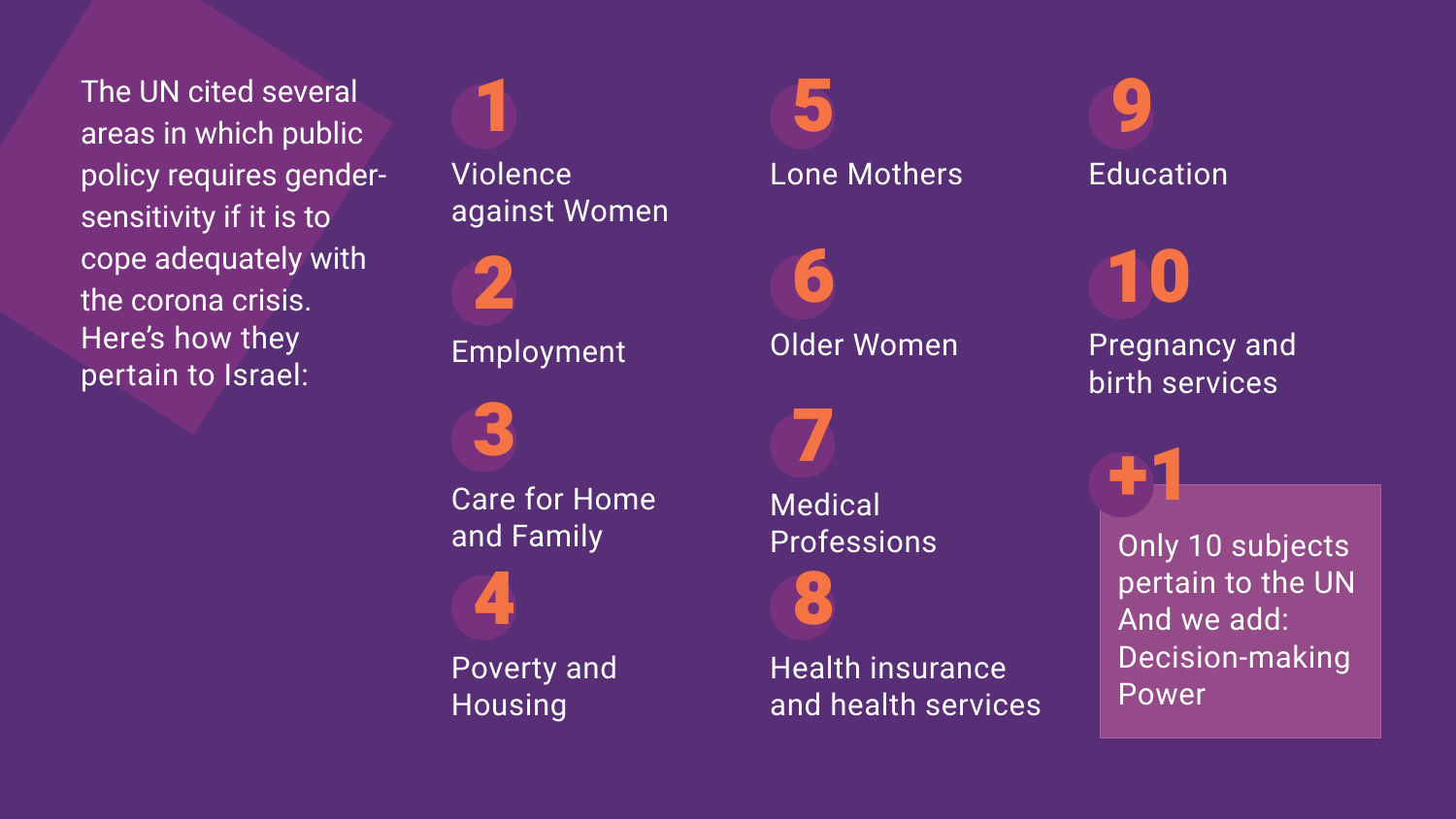# *Violence against Women*

Women are subject to physical, economic and sexual violence within the family.

<span id="page-2-0"></span>**1**

- **Film May-July 2020, 4,700 police files** were opened in Israel on family violence cases, compared with 4,050 during the same period in 2019;
- Between March and August 2020, 14 Israeli women were murdered by their spouses or other family 14 Israeli women were murdered<br>by their spouses or other family<br>members.<br>**Analysis of the war**



### In May-July 2020

police files were opened in Israel on family violence cases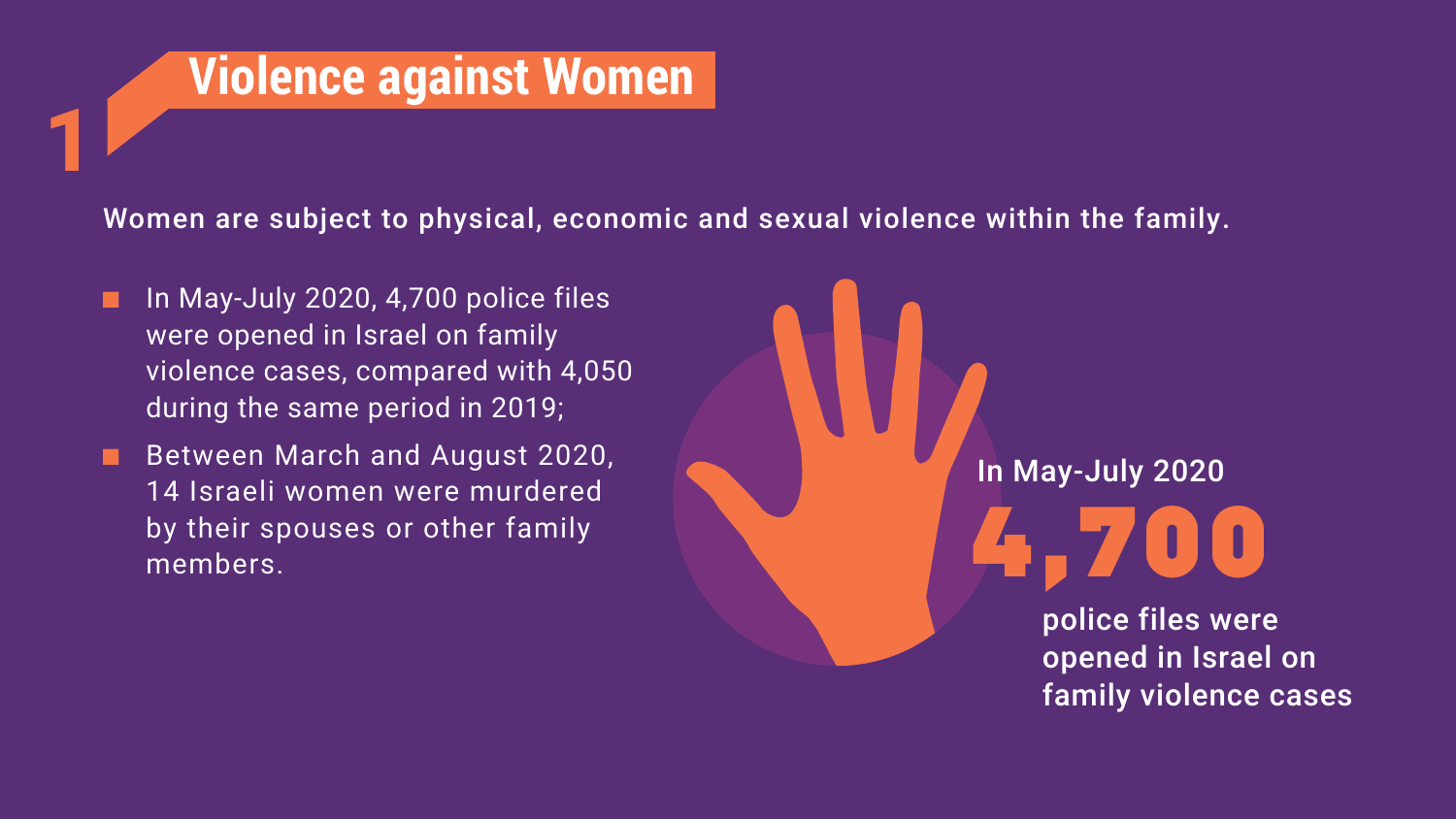<span id="page-3-0"></span>

These gaps widen during crises.

### Vacation without pay without  $\blacksquare$  Informal economy

The Government Employment office reports that since the start of Israel's second lockdown (September 19, 2020), 94,000 job seekers re-registered as sent home on vacation without pay, 70% of them women.



### Women are employed in more part-time work and precarious jobs, and earn less than men.







Women are over-represented in the informal economy, a category which includes home cleaners, nannies, persons devoid of residency status, refugees and sex workers. They have limited or no access to social insurance, and the economic losses they incur expose them to the dangers of homelessness and hunger.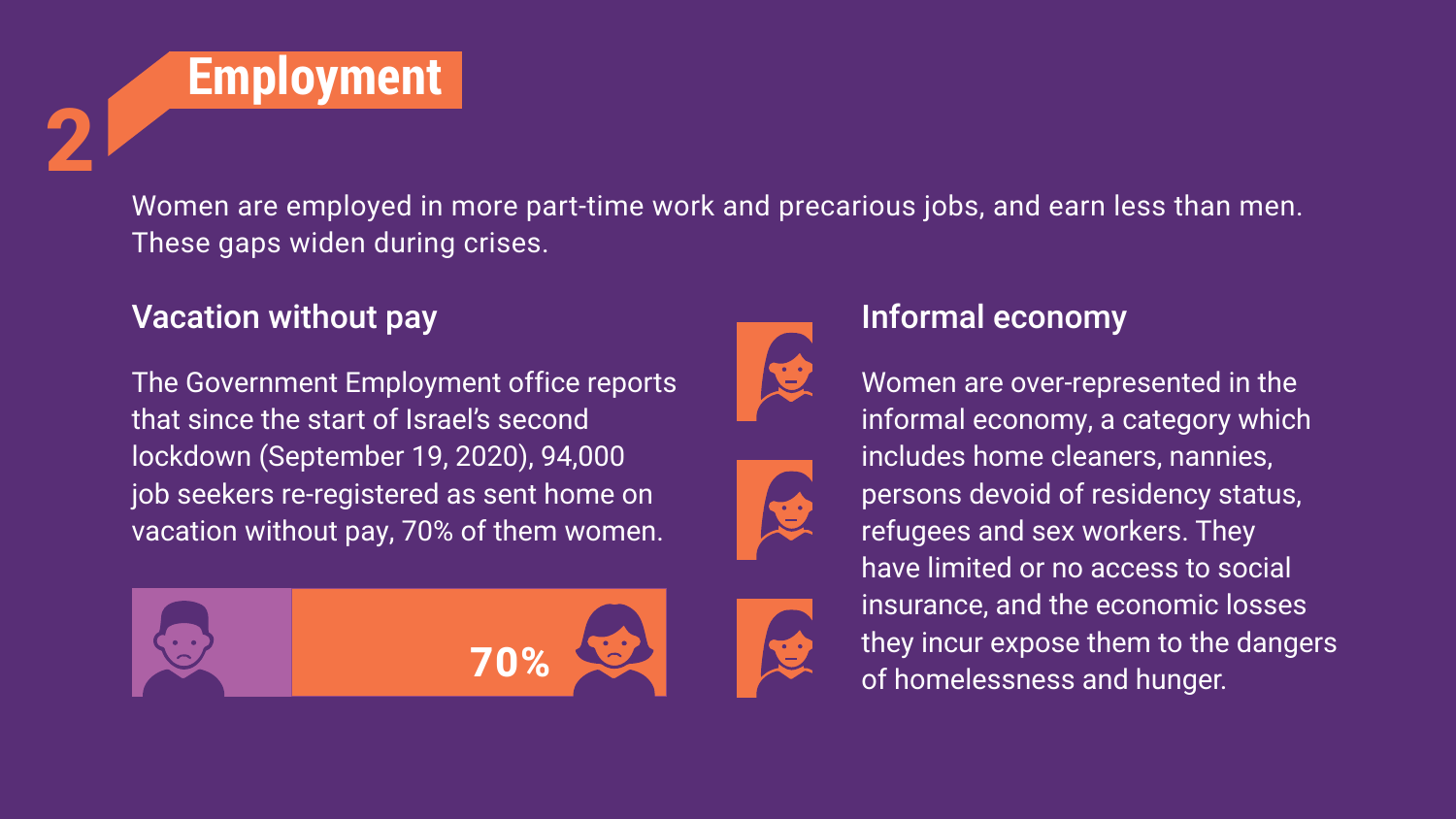

# Women did

<span id="page-4-0"></span>**3**



# In June 2020, women did 61% of housework in Israeli two-parent families and 64% of childcare work; Men failed to increase their share of these tasks.

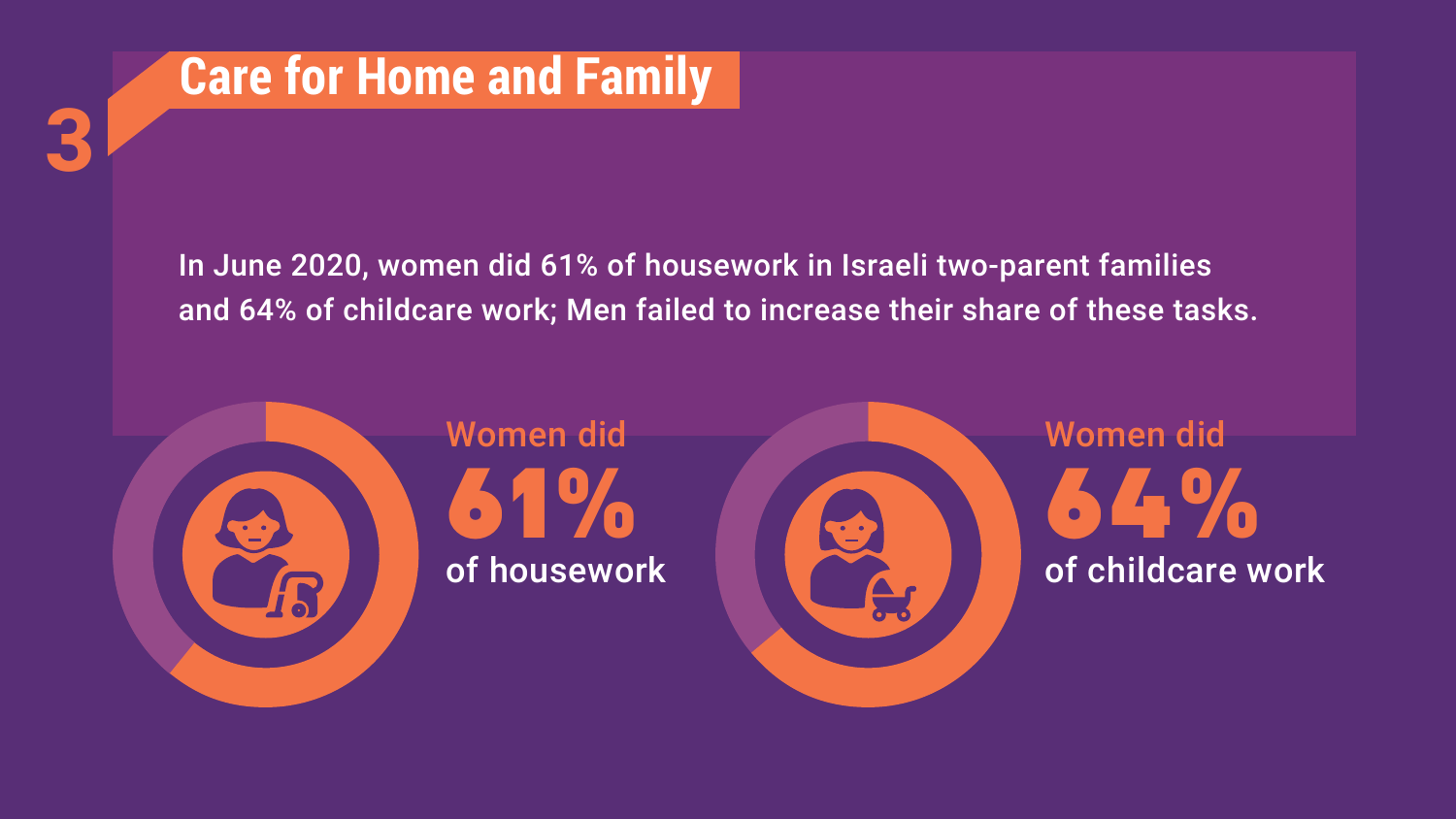# **Poverty and Housing**

### Poor women are in greater risk than others in times of crisis:

**54%** of poor people in Israel Women constitute

<span id="page-5-0"></span>**4**

**62.5%** rent subsidies



- Women constitute
- of Israelis receiving

### Lone mothers are

**47%** of Israelis residing in public housing



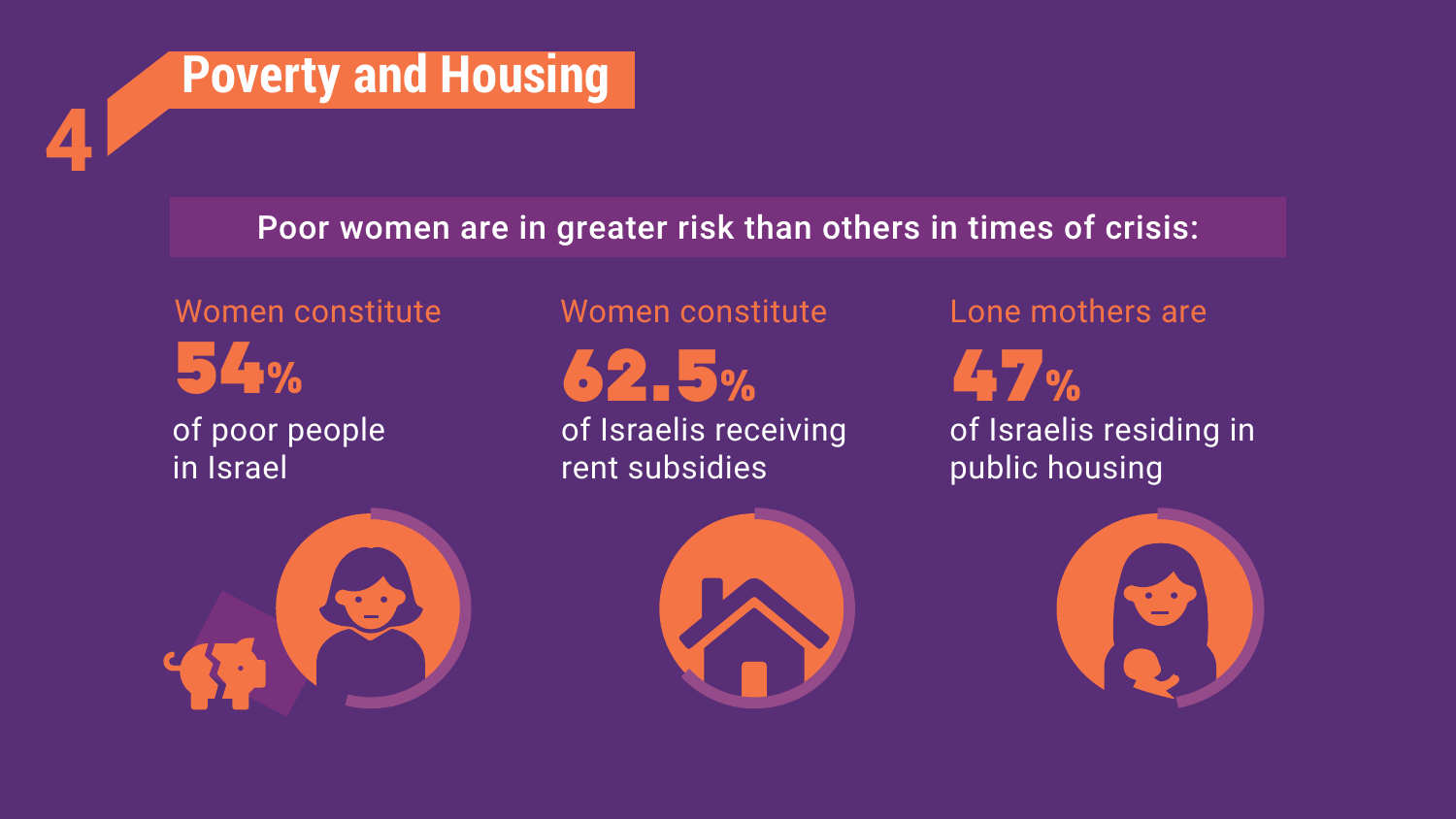<span id="page-6-0"></span>

# Lone mothers are especially vulnerable to poverty:



Among one-parent families in Israel (84% of which were headed by women in 2018), 26% were poor prior to the corona crisis; 30% are now poor.

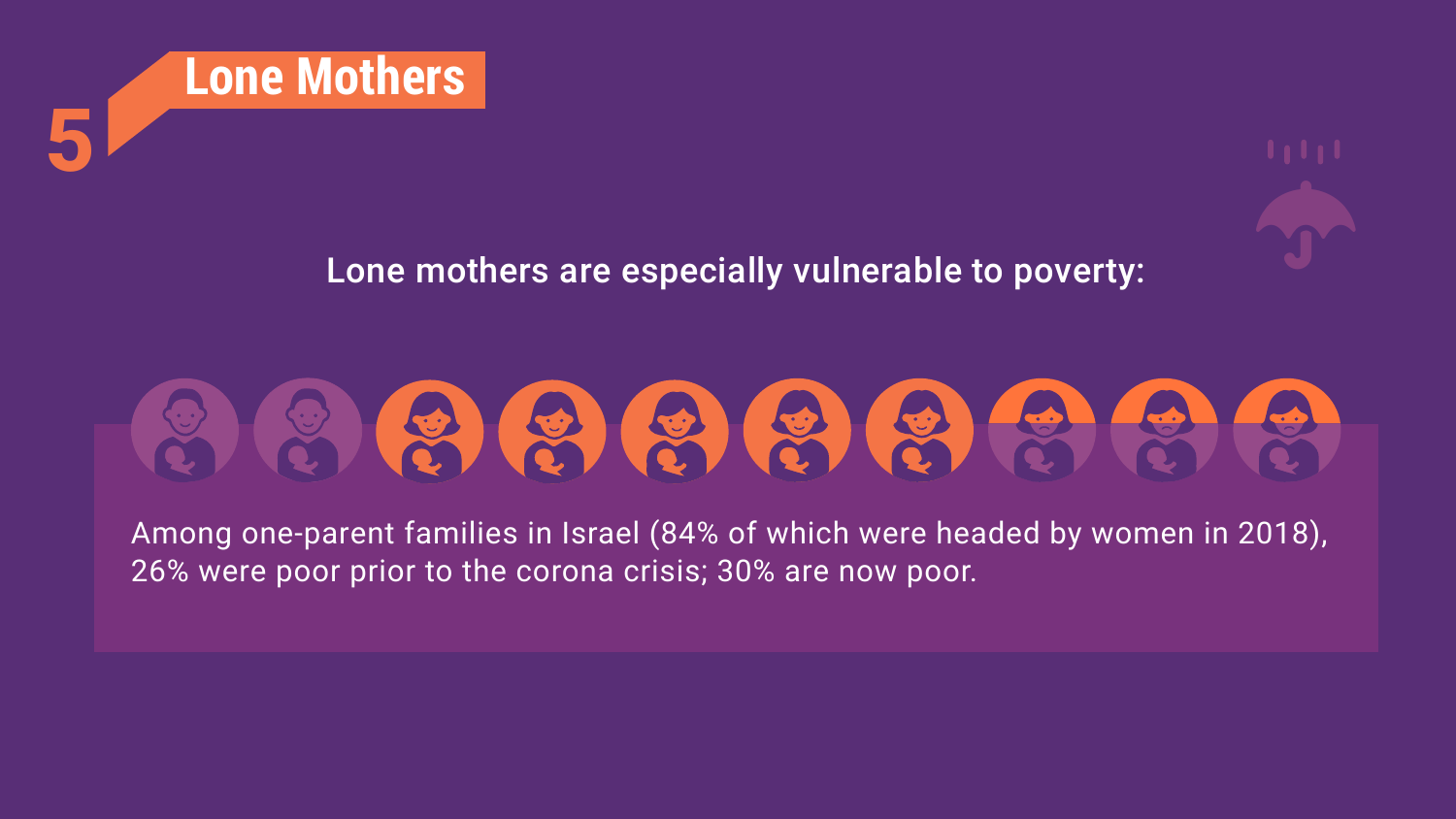

Some 1/3 of women aged 65 and over live alone, compared with 12% of men

> **E** Public policy needs to make special provisions for women living alone, locked down in their homes as they are during the corona crisis

<span id="page-7-0"></span>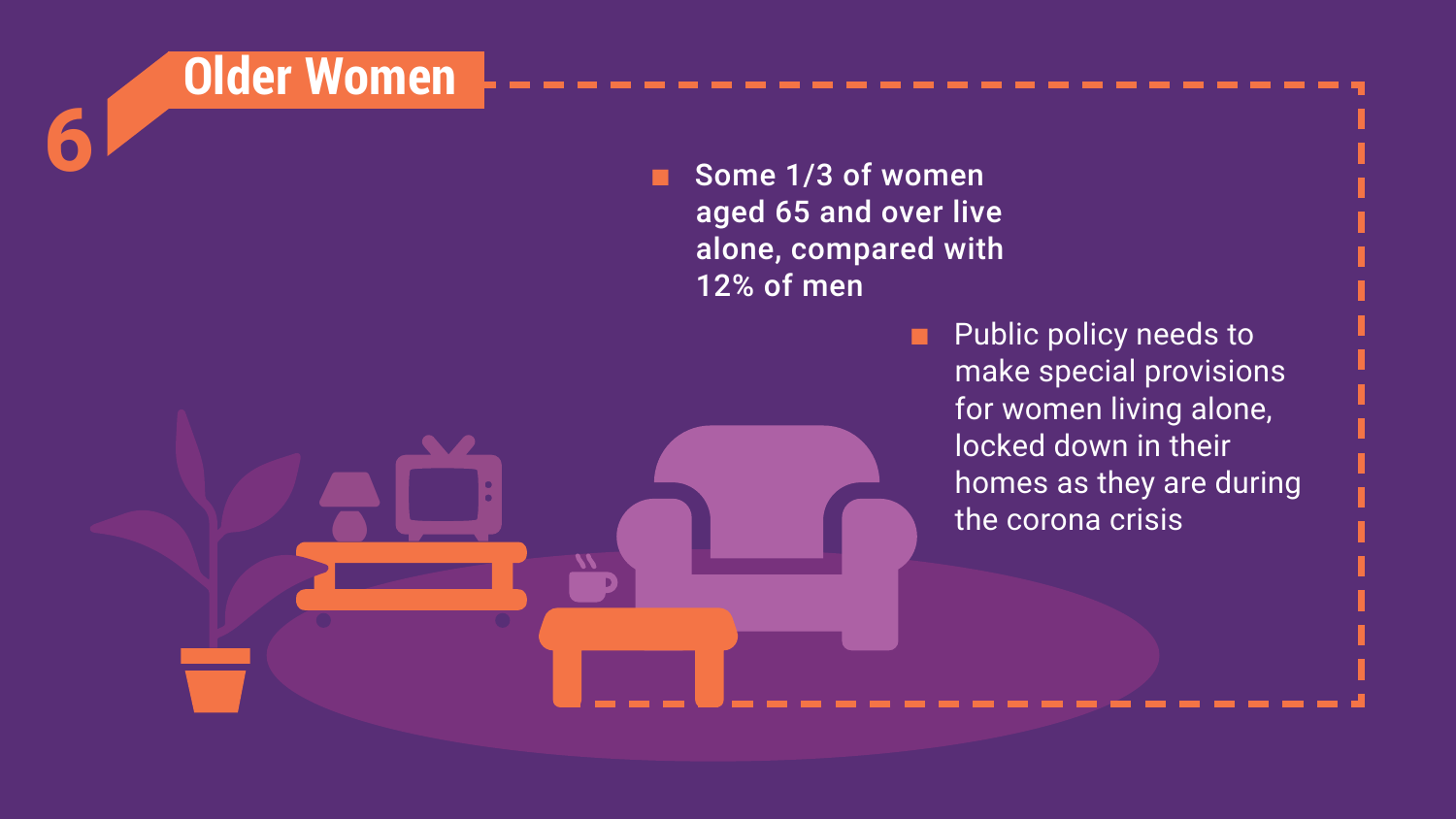# **Medical Professions**

Women constitute 72% of health care workers and the majority of essential workers. They are in more danger than others of contracting Covid-19 due to exposure to people infected with the virus.



<span id="page-8-0"></span>**7**



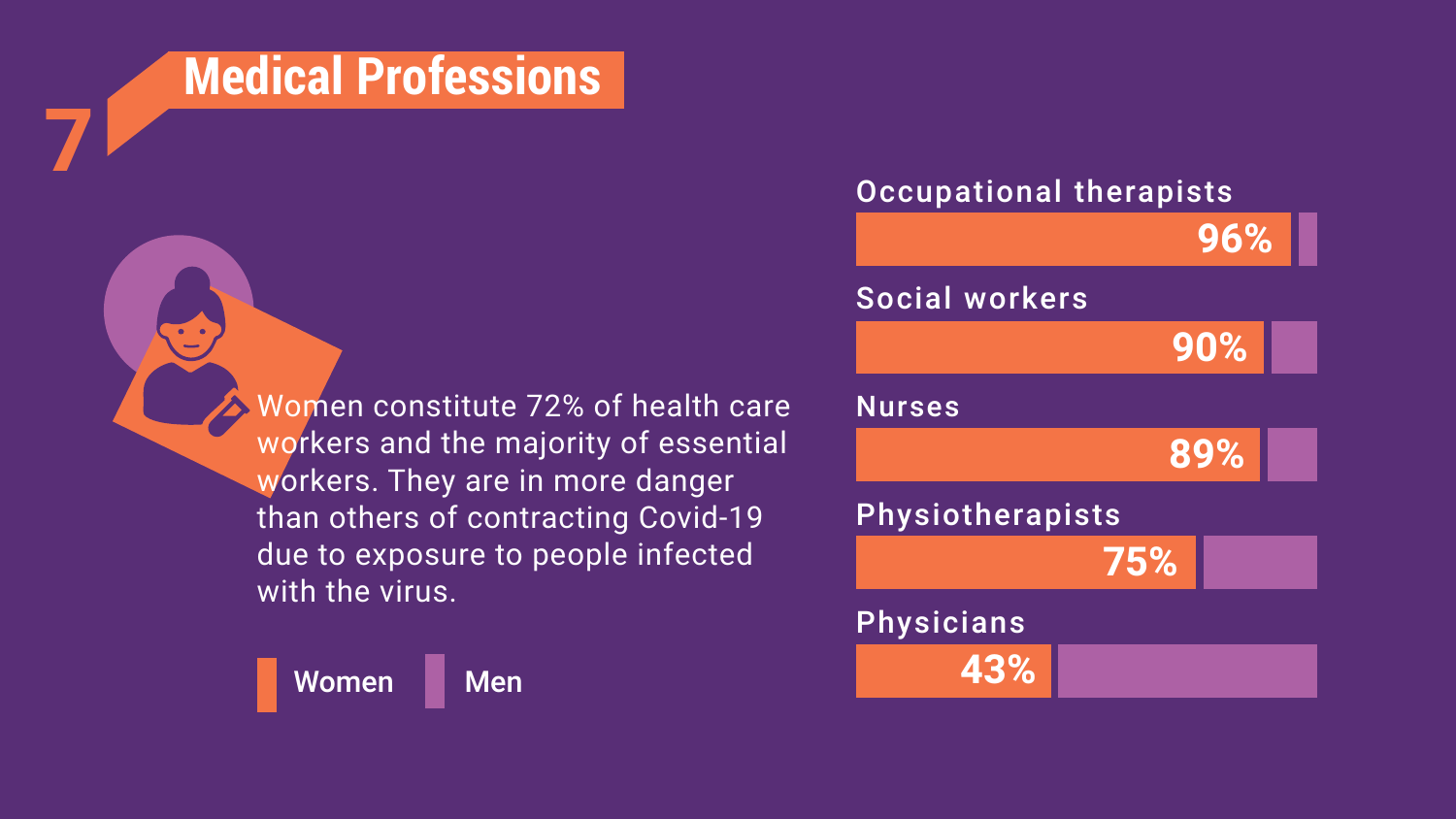<span id="page-9-0"></span>

# **CONTRACTOR**

While Israel boasts a National Health Insurance Law that covers all residents, some **persons have limited or no access to medications and** medical treatment, among them persons lacking residency status and migrant workers.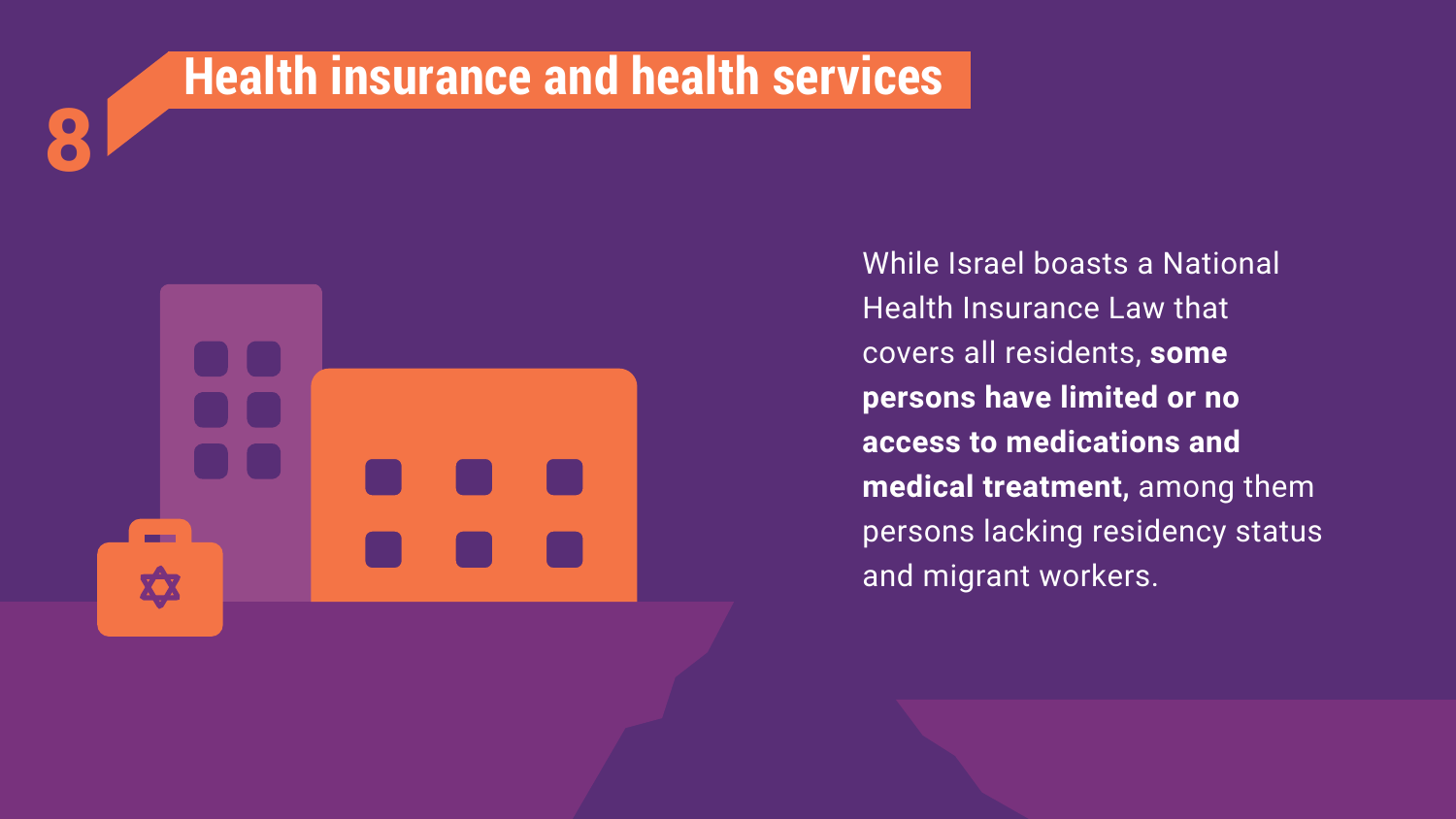<span id="page-10-0"></span>

When school schedules are disrupted, mostly women forego or reduce paid work to care for children and assist them with long-distance learning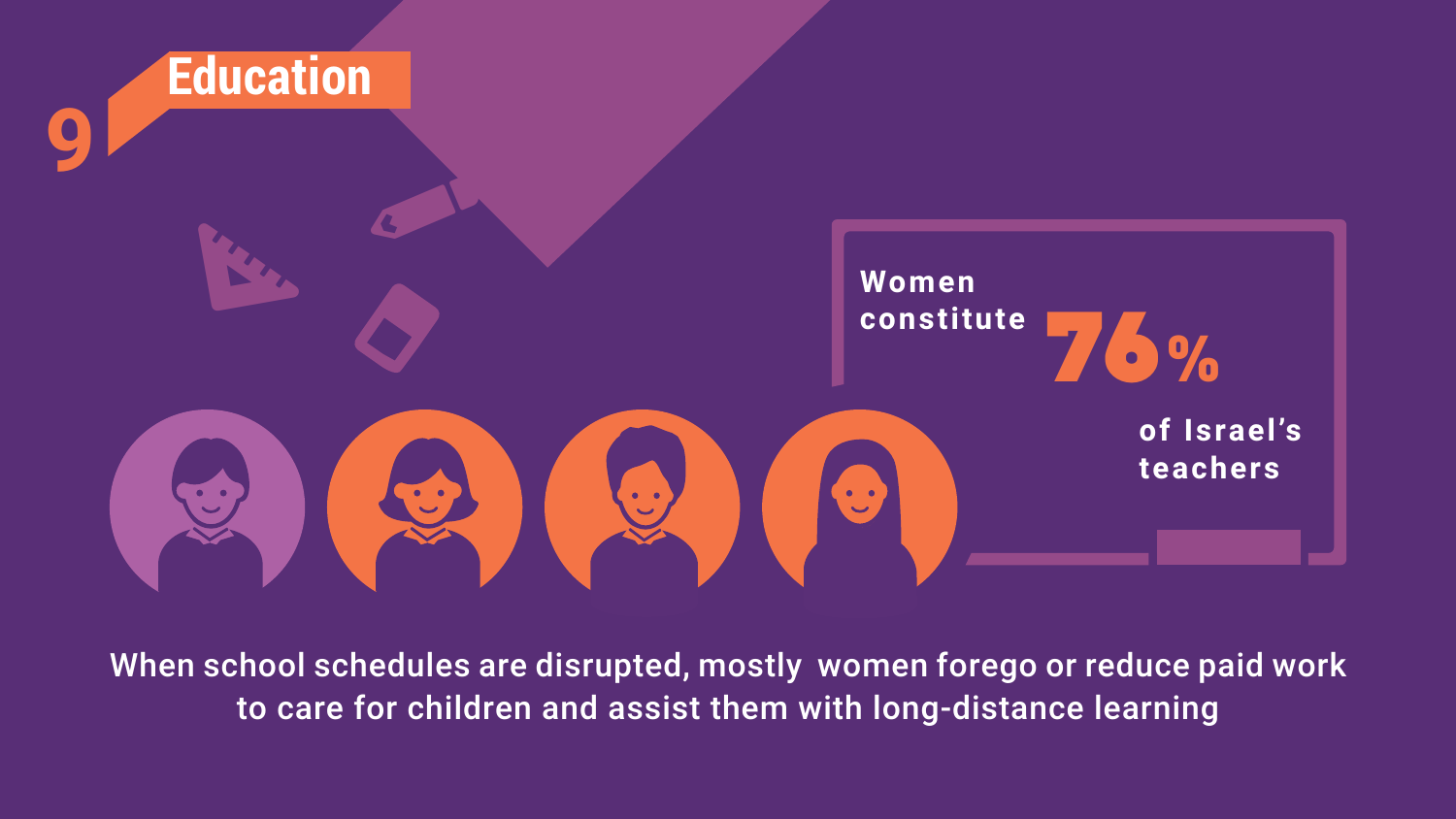<span id="page-11-0"></span>



During health crises, the corona epidemic being a prime example, these women-centered services are reduced due to limited health care resources.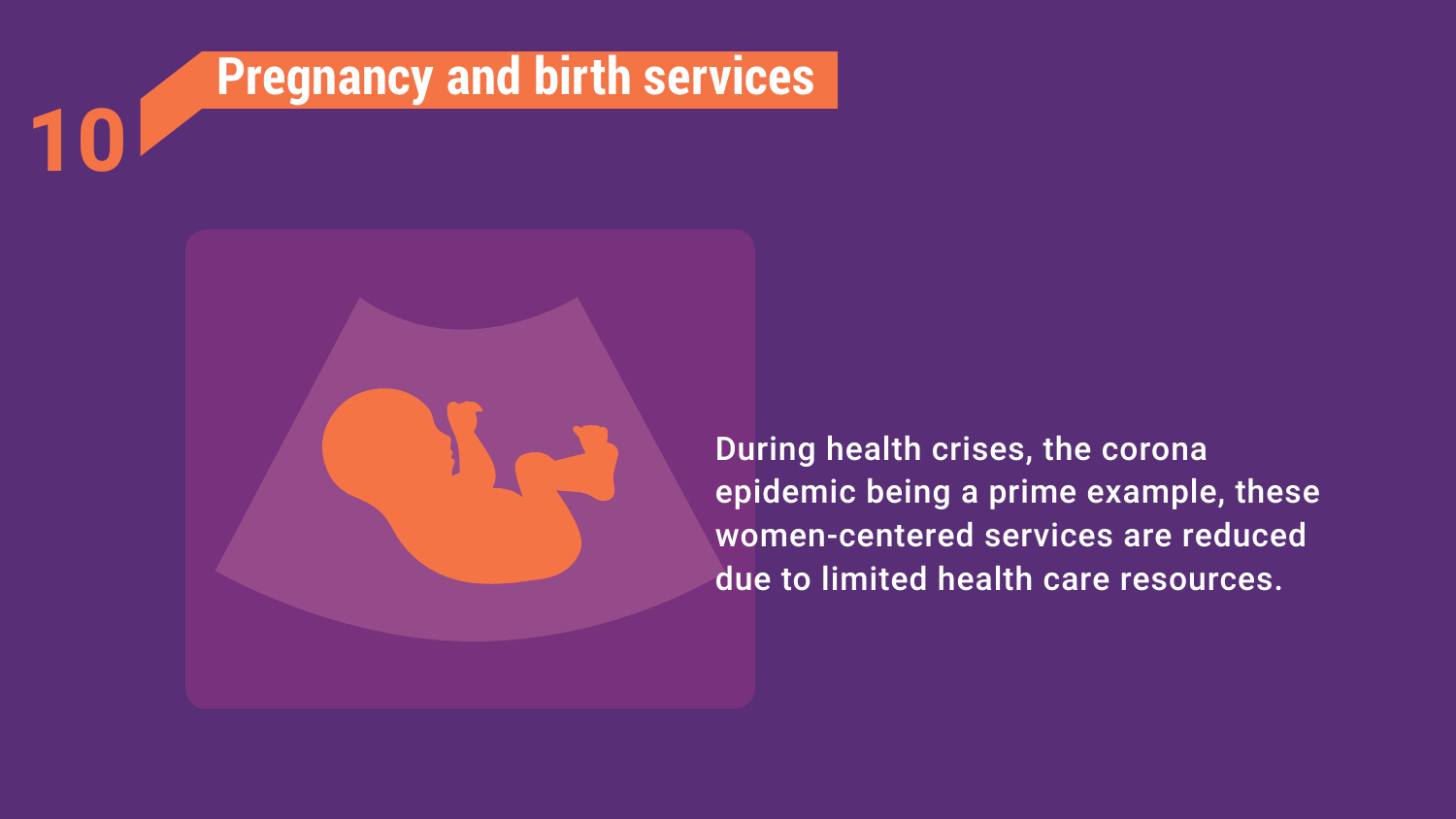# **Decision-making Power**

<span id="page-12-0"></span>**+1**

\_\_\_\_\_\_\_\_\_\_\_\_\_\_\_\_\_

Women are no more than

- 21% of Cabinet ministers
- 27.5% of legislators
- 17% of hospital directors-general
- $\blacksquare$  20% of the national team on the corona crisis, increased to 61% after women's protest and court petition!
- 

This needs to change!

- To all of the above, we add that women's influence in decision-making positions in Israel continues to be limited:
	-

- 
- Israel needs more women's input to cope with the corona crisis.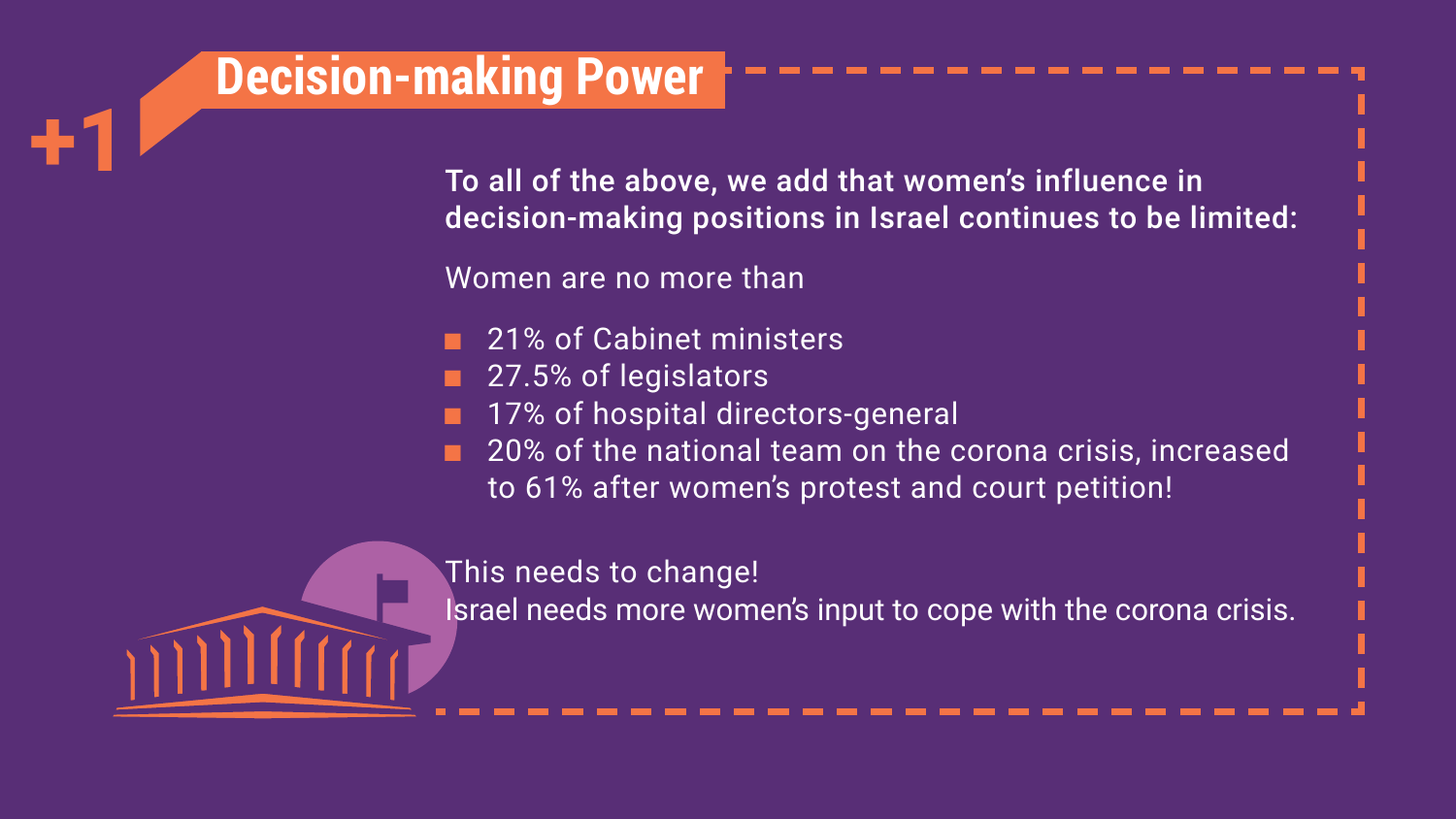# Written by: Dr. Yael Hasson, Hadass Ben Eliyahu, Dr. Hagar Tzameret







# Design: Lital Biton